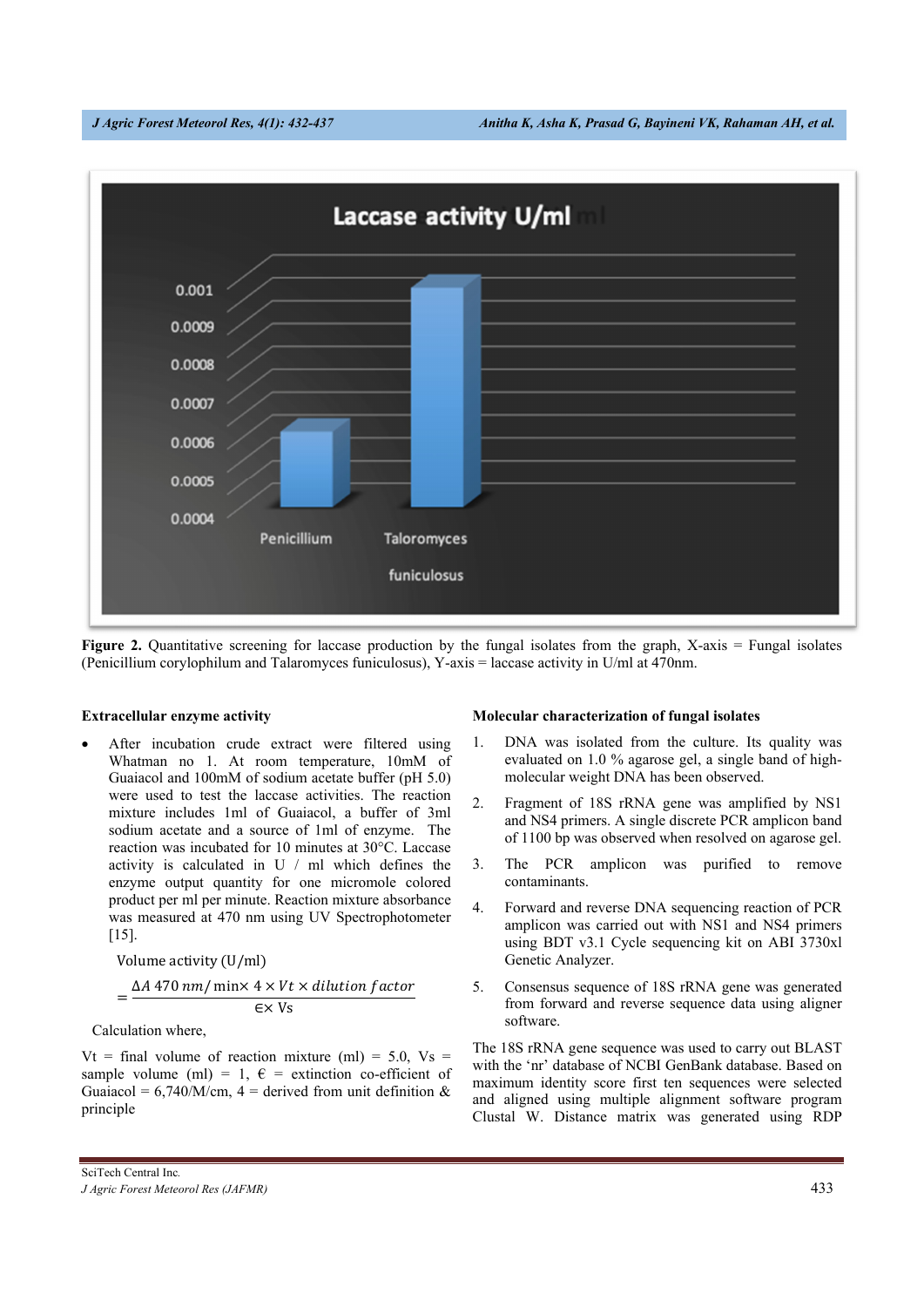database and the phylogenetic tree was constructed using MEGA 6 [16, 17].

### **RESULTS**

The present study focused primarily on isolating and screening the laccase producing fungi from forest litter of Western Ghats (South India). Eleven fungal isolates were isolated from soil samples. The Potato Dextrose Agar was used for maintenance of fungal isolates. They were qualitatively screened with Guaiacol as a substrate for their future production capacity of laccase. The potato dextrose agar plates which contain 0.02% Guaiacol were inoculated with all fungal isolates and incubated at 30°C for 5 days. **Table 1**, shows the results of screening tests. The fungal isolates developed reddish brown halo around the colonies after 5 days of incubation, indicates positive for laccase production and lack of reddish brown halo indicates negative for laccase production. The two elite fungal isolates Talaromyces funiculosus (3cm) and Penicillium

corylophilum (5cm) showed good laccase activity on Guaiacol plate test. Similar work carried out by [18] isolated laccase producing fungi on PDA plates containing 4 mM of guaiacol showed reddish brown oxidation zone. Rehan et al. [18] also screened laccase producers such as Trichoderma harzianum on potato dextrose agar supplemented with 0.04% guaiacol. The Talaromyces funiculosus and Penicillium corylophilum elite fungal isolates showed the maximum laccases production of 0.00096 U/ml and 0.00033 U/ml in Potato dextrose bouillon following 15 days of incubation at room temperature. **Figure 3 and Figure 4** describes the molecular characterization of elite fungal isolates [19]. Senthivelan et al. [18] reported the laccase activity of white rot fungus 3.2 U/ml was measured by UV-Visible spectrophotometer using guaiacol as a substrate. Rehan et al. [18] reported the laccase production of 1.479 U/ml by Trichoderma harzianum which was measured by UV-Visible spectrophotometer using guaiacol as a substrate.



**Figure 3.** gDNA and Amplicon QC data of Talaromyces funiculosus.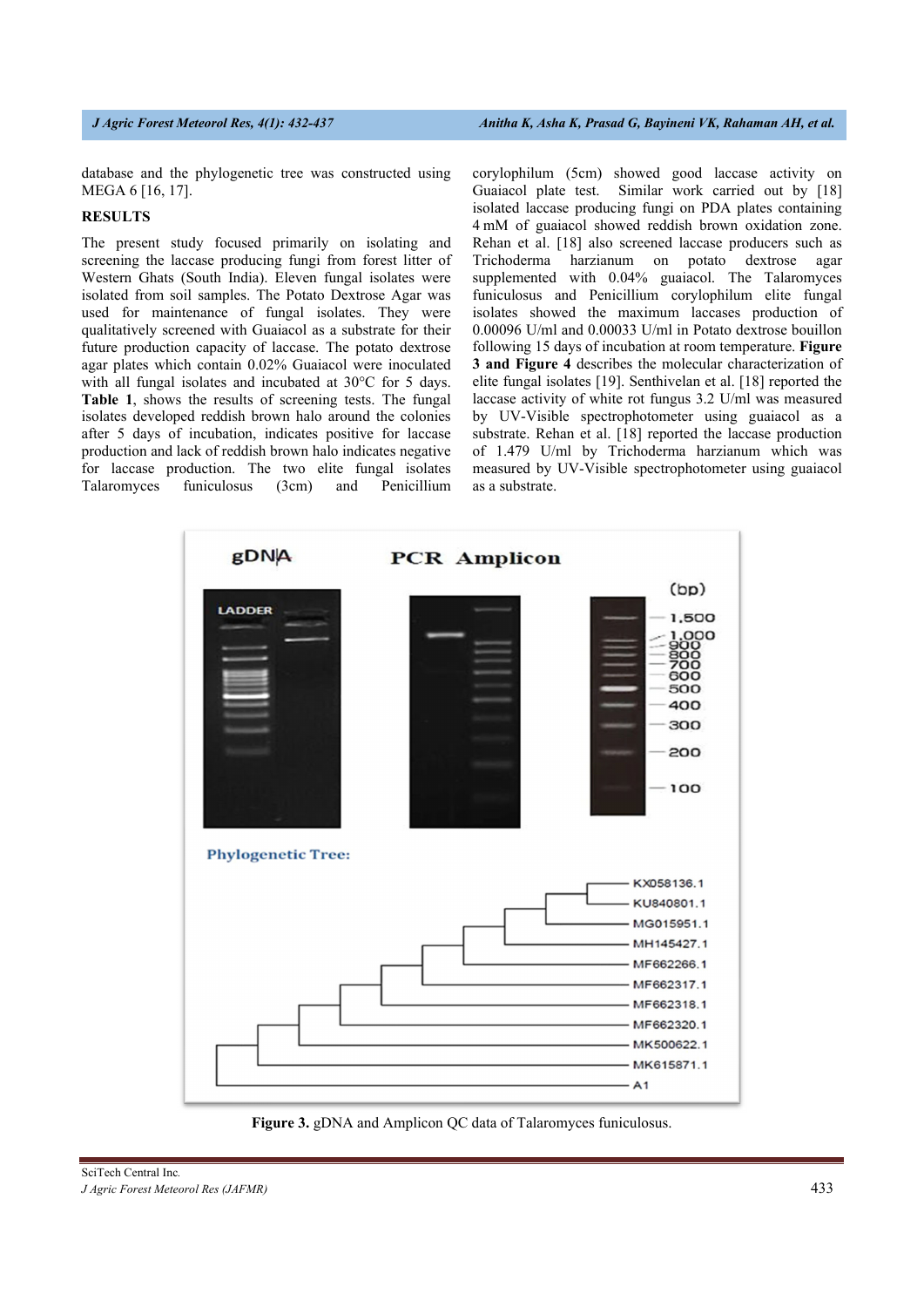

**Figure 4.** gDNA and Amplicon QC data of Penicillium corylophilum.

# **CONCLUSION**

The two elite fungal isolates Talaromyces funiculosus and Penicillium corylophilum were good laccase producers from above screening process can be further used in development of potential consortium for composting of plant wastes.

# **ACKNOWLEDGEMENT**

The authors are thankful to Department of Microbiology, Indian Academy Degree College (Autonomous), Bengaluru for providing the necessary research facilities and also thankful to colleagues for their guidance and support.

# **REFERENCES**

1. Hoegger PJ, Kilaru S, James TY, Thacker JR, Kües U (2006) Phylogenetic comparison and classification of laccase and related multicopper oxidase protein sequences. FEBS J 273: 2308-2326.

- 2. Morozova O, Shumakovich GP, Gorbacheva M, Shleev SV, Yaropolov AI (2007) "Blue" laccases. Biochem 72: 1136-1150.
- 3. Hoshida H, Nakao M, Kanazawa H, Kubo K, Hakukawa T (2001) Isolation of five laccase gene sequences from the white-rot fungus Trametes sanguinea by PCR, and cloning, characterization and expression of the laccase cDNA in yeasts. J Biosci Bioeng 92: 372-80.
- 4. Mayer AM, Staples RC (2002) Laccase: new functions for an old enzyme. Phytochemistry 60: 551-565.
- 5. Thurston CF (1994) The structure and function of fungal laccases. Microbiol 140: 19-26.
- 6. Desai SS, Nityanand C (2011) Microbial laccases and their applications: a review. Asian J Biotechnol 3: 98- 124.